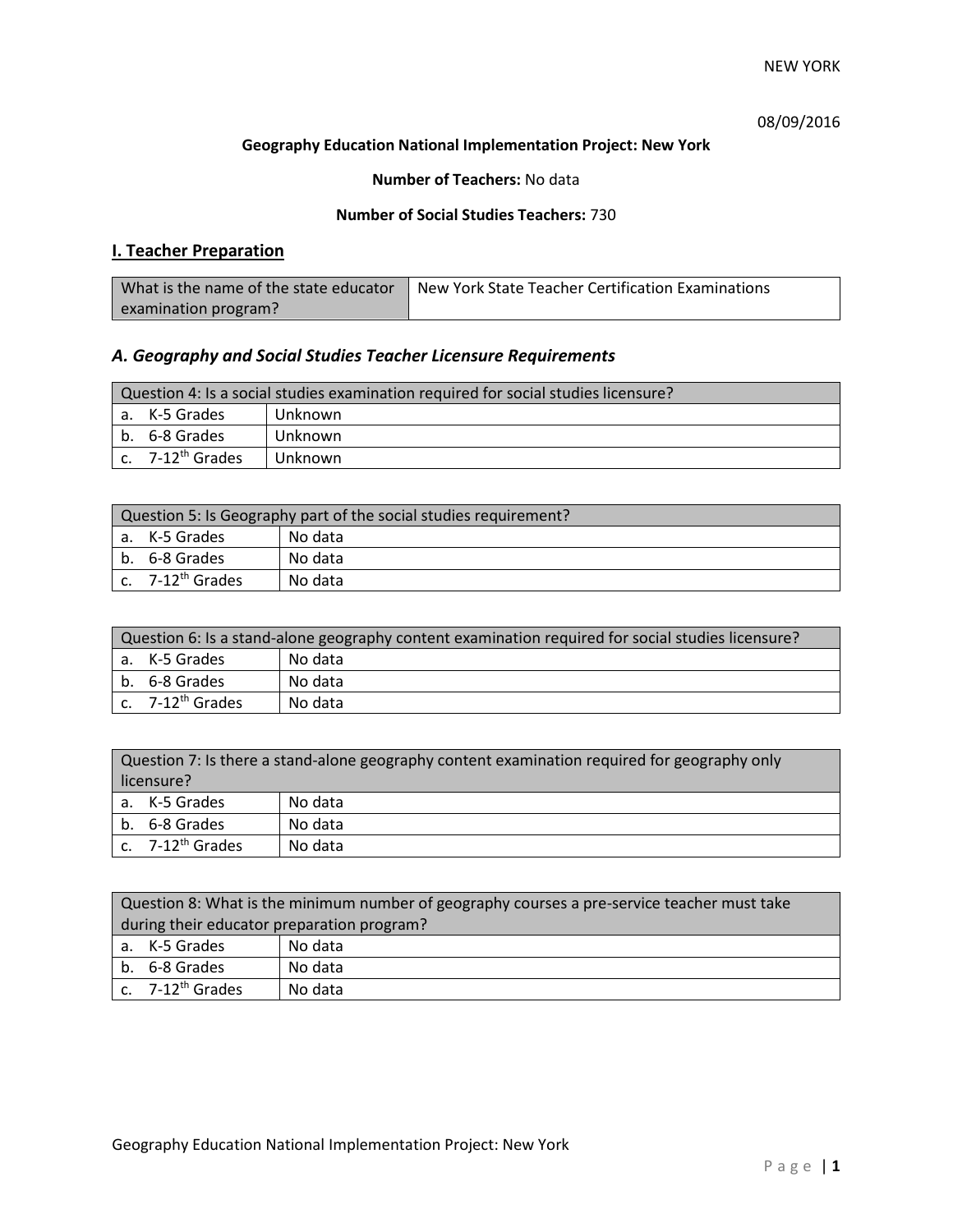| Question 9: Additional information about how | No data |
|----------------------------------------------|---------|
| teachers become certified in your state?     |         |

# *B. Professional Development*

| Question 10: Can in service teachers receive<br>certification credit for professional<br>development courses or programs in<br>geography? | No data |
|-------------------------------------------------------------------------------------------------------------------------------------------|---------|
| Question 11: Does the state education agency<br>(SEA) provide professional development in<br>geography?                                   | No data |

# **II. Curriculum**

| Question 15: What is the name of the state<br>standards?              | New York Social Studies Standards           |
|-----------------------------------------------------------------------|---------------------------------------------|
| Question 16: How are the state standards<br>presented by grade level? | No data                                     |
| Question 17: When were the standards last<br>revised?                 | Greater than 10 years                       |
| Question 18: Are there plans for revision to<br>the state standards?  | No timeline                                 |
| Question 19: Is geography included in the<br>state standards?         | No data                                     |
| Question 20: How are the geography<br>standards organized?            | Geography standards are organized by strand |
| Question 21: What framework and/or<br>documents were used?            | No data                                     |

# **Question 22: What general topics are included?**

No data

| Question 23: What is the total number of credit | 22 credit hours |
|-------------------------------------------------|-----------------|
| hours required for high school graduation?      |                 |
| Question 24: What is the total number of social | 4 credit hours  |
| studies credit hours required for high school   |                 |
| graduation?                                     |                 |
| Question 25: What is the total number of        | 9 credit hours  |
| geography credit hours required for high school |                 |
| graduation?                                     |                 |